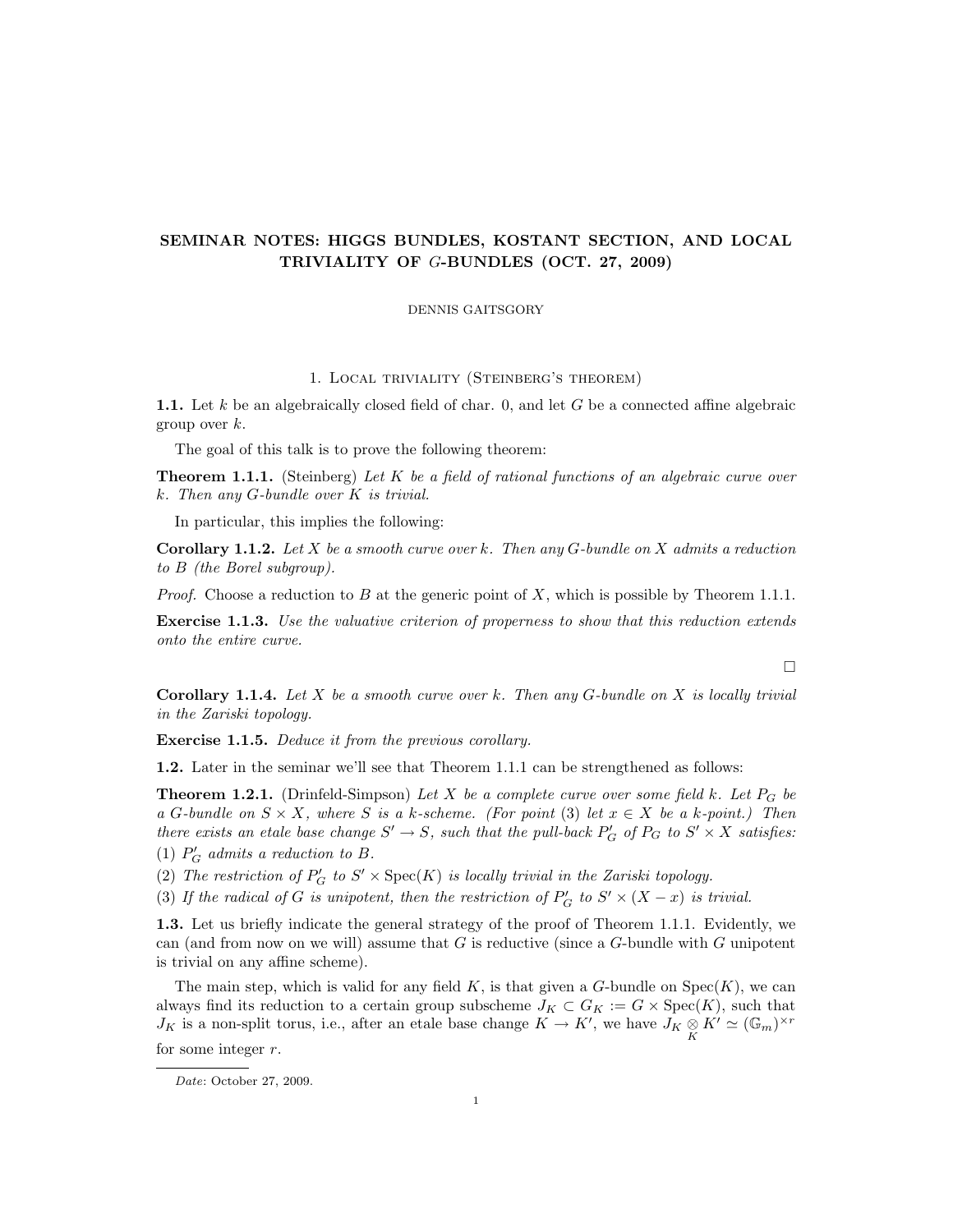Having such a reduction, we'll show that when K is as in the theorem and  $J_K$  as above, any  $J_K$ -torsor over  $Spec(K)$  is trivial. This would be an easy consequence of Tsen's theorem.

Thus, we have to find  $J_K$ , and obtain a reduction. This will be done using a geometric device known as Higgs bundles.

# 2. Higgs bundles

**2.1.** Let Y be any scheme. We introduce a new functor  $\text{Sch}_{/k}^{\text{op}} \to \text{Groupoids},$  denoted Higgs(Y) that assigns to a scheme S the category of pairs  $(P_G, f)$ , where  $P_G$  is a G-bundle on  $S \times Y$ , and f is a section of the associated bundle  $\mathfrak{g}_{P_G}$  of Lie algebras.

We call points of  $\text{Higgs}(Y)$  "Higgs bundles on Y", or "G-bundles on Y with a Higgs field", the latter being the data of  $f$ .

**Exercise 2.1.1.** Show that Higgs(Y) is nothing but  $\text{Maps}(Y, \mathfrak{g}/G)$ .<sup>1</sup>

Notation Maps $(Y, -)$  in the above exercise is as in [Sept17].

Let  $\mathfrak{g}^{\text{reg}} \subset \mathfrak{g}$  be the open subscheme of regular elements (recall that an element of  $\mathfrak{g}$  is called regular, if the dimension of its centralizer equals the rank of g).

We let Higgs<sup>reg</sup> $(Y)$  be the corresponding subfunctor of Higgs $(Y)$ . Let  $\overset{\circ}{\mathfrak{g}} \subset \mathfrak{g}^{\text{reg}}$  be the subset of regular semi-simple elements. We let  $\text{Higgs}(Y)$  be the corresponding subfunctor of  $\text{Higgs}^{\text{reg}}(Y)$ . We'll call points of Higgs<sup>reg</sup> $(Y)$  (resp., Higgs $(Y)$ ) regular (resp., regular semi-simple) Higgs bundles.

**Exercise 2.1.2.** Show that if Y is a proper scheme, then the maps

$$
\overset{\circ}{\text{Higgs}}(Y) \hookrightarrow \text{Higgs}^{\text{reg}}(Y) \hookrightarrow \text{Higgs}(Y)
$$

are open embeddings of functors.

**2.2.** Let c denote the Chevalley space, i.e.,  $Spec(Sym(\mathfrak{g}^*)^G)$ , the GIT quotient of g by G, i.e.,

$$
\mathfrak{c} = \mathfrak{g} /\!/ G \simeq \mathfrak{t} /\!/ W,
$$

where t is the Cartan subalgebra and  $W$  is the Weyl group. (As was mentioned several times at the seminar, c is actually isomorphic to the affine space  $\mathbb{A}^r$ , where r is the rank of  $\mathfrak{g}$ .)

Let  $\varpi$  denote the Chevalley map  $\mathfrak{g} \to \mathfrak{c}$ . Recall (Kostant's theorem) that  $\varpi$  is flat, and its restriction to  $\mathfrak{g}^{\text{reg}}$  is smooth.

Let  $\hat{\zeta} \subset \mathfrak{c}$  be the open subscheme equal to the image of  $\hat{\mathfrak{g}}$  under  $\mathfrak{c}$ . We call the closed subset  $\mathfrak{c} - \overset{\circ}{\mathfrak{c}}$  the discriminant locus.

**Exercise 2.2.1.** Take  $G = GL_n$ . Identify c with the variety of monic polynomials of degree n, and explain the terminology "discriminant locus".

<sup>&</sup>lt;sup>1</sup>Here and elsewhere, the notation  $Z/H$  means "the stack-theoretic quotient". This is to distinguish it from the GIT quotient  $Z/\ell H$ , which for Z affine means Spec( $\Gamma(Z,\mathcal{O}_Z)^H$ ).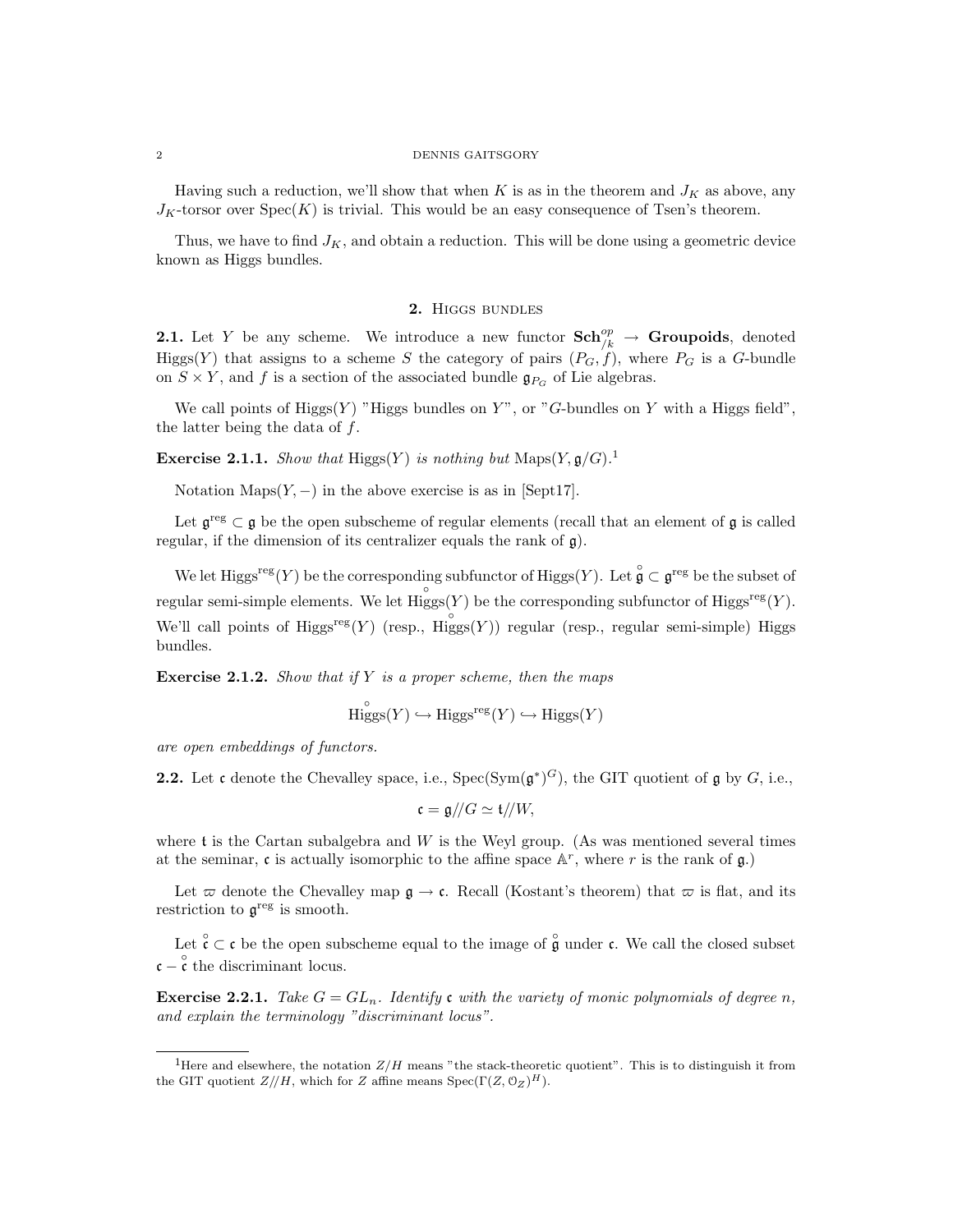**2.2.2.** For Y as above we set  $\text{Hitch}(Y)$  be the functor  $\text{Sch}^{op}_{/k} \to \text{Sets}$  that we earlier denoted  $\mathrm{Maps}(Y, \mathfrak{c})$ . I.e.,  $\mathrm{Hom}(S, \mathrm{Hitch}(Y)) = \mathrm{Hom}(S \times Y, \mathfrak{c})$ .

Let  $\text{Hitch}(Y)$  be the subfunctor corresponding to maps to  $\hat{c}$ .

If Y is a scheme, we'll consider another subfunctor, denoted  $Hitch^{\sharp}(Y) \subset Hitch(Y)$  that corresponds to those maps  $S \times Y \to \mathfrak{c}$ , such that for any point  $s \in S$ , the corresponding map  $Y_s \to \mathfrak{c}$  generically maps to  $\overset{\circ}{\mathfrak{c}}$  (i.e., the preimage of  $\overset{\circ}{\mathfrak{c}}$  is a dense subset). We won't use Hitch<sup>#</sup>(Y) in this talk, but it will be important for the next one describing the work of Ngo.

**2.2.3.** The map  $\varpi$  :  $\mathfrak{g} \to \mathfrak{c}$  factors through a map  $\varpi/G : \mathfrak{g}/G \to \mathfrak{c}$ , and hence gives rise to a map  $h : \text{Higgs}(Y) \to \text{Hitch}(Y)$ , which we'll refer to as the Hitchin map.

For a fixed k-point  $\sigma \in \text{Hitch}(Y)$ , we let  $\text{Higgs}(Y)_{\sigma}$  be its preimage in  $\text{Higgs}(Y)$ , i.e.,

$$
\operatorname{pt} \underset{\operatorname{Hitch}(Y)}{\times} \operatorname{Higgs}(Y).
$$

2.2.4. Since

is Cartesian, so is



In addition, we'll denote by Higgs<sup> $\sharp$ </sup>(Y) the pull-back of Hitch<sup> $\sharp$ </sup>(Y) under h.

2.2.5. Twisting. We'll now discuss variants of the above constructions in the presence of a line bundle. So, let  $\mathcal L$  be a line bundle on Y. Again, we won't need this for the purposes of proving Theorem 1.1.1, but we'll need it for the next talk.

Note that both g and c acted on by  $\mathbb{G}_m$  with the map  $\varpi$  being equivariant. Therefore, we can make sense of  $\text{Higgs}_{\ell}(Y)$  so that

$$
\mathrm{Hom}(S, \mathrm{Higgs}_{\mathcal{L}}(Y)) = (P_G, f \in \Gamma(S \times Y, \mathfrak{g}_{P_G} \otimes \mathcal{L})).
$$

We shall denote by

$$
\overset{\circ}{\mathrm{Higgs}}_{\mathcal{L}}(Y)\subset \mathrm{Higgs}_{\mathcal{L}}^{\mathrm{reg}}(Y)\subset \mathrm{Higgs}_{\mathcal{L}}(Y)
$$

the corresponding subfunctors.

We define  $\text{Hitch}_{\mathcal{L}}(Y)$  by

$$
\operatorname{Hom}(S,\operatorname{Hitch}_{\mathcal{L}}(Y))=\operatorname{Hom}_Y(S\times Y,\mathfrak{c}_{\mathcal{L}}),
$$

where  $\mathfrak{c}_{\mathcal{L}}$  is the twist of c by  $\mathcal{L}$ , i.e.,  $\mathfrak{c} \times (\mathcal{L} - 0)$ , where  $\mathcal{L} - 0$  is the  $\mathbb{G}_m$ -torsor over Y corresponding to  $\mathcal{L}$ .

Note that when Y is a complete smooth curve X, and  $\mathcal{L} := \Omega_X$ , we have an isomorphism

$$
\text{Higgs}_{\Omega}(X) \simeq T^* \operatorname{Bun}_G,
$$

once we choose a  $G \times \mathbb{G}_m$ -invariant identification  $\mathfrak{g} \simeq \mathfrak{g}^*$ .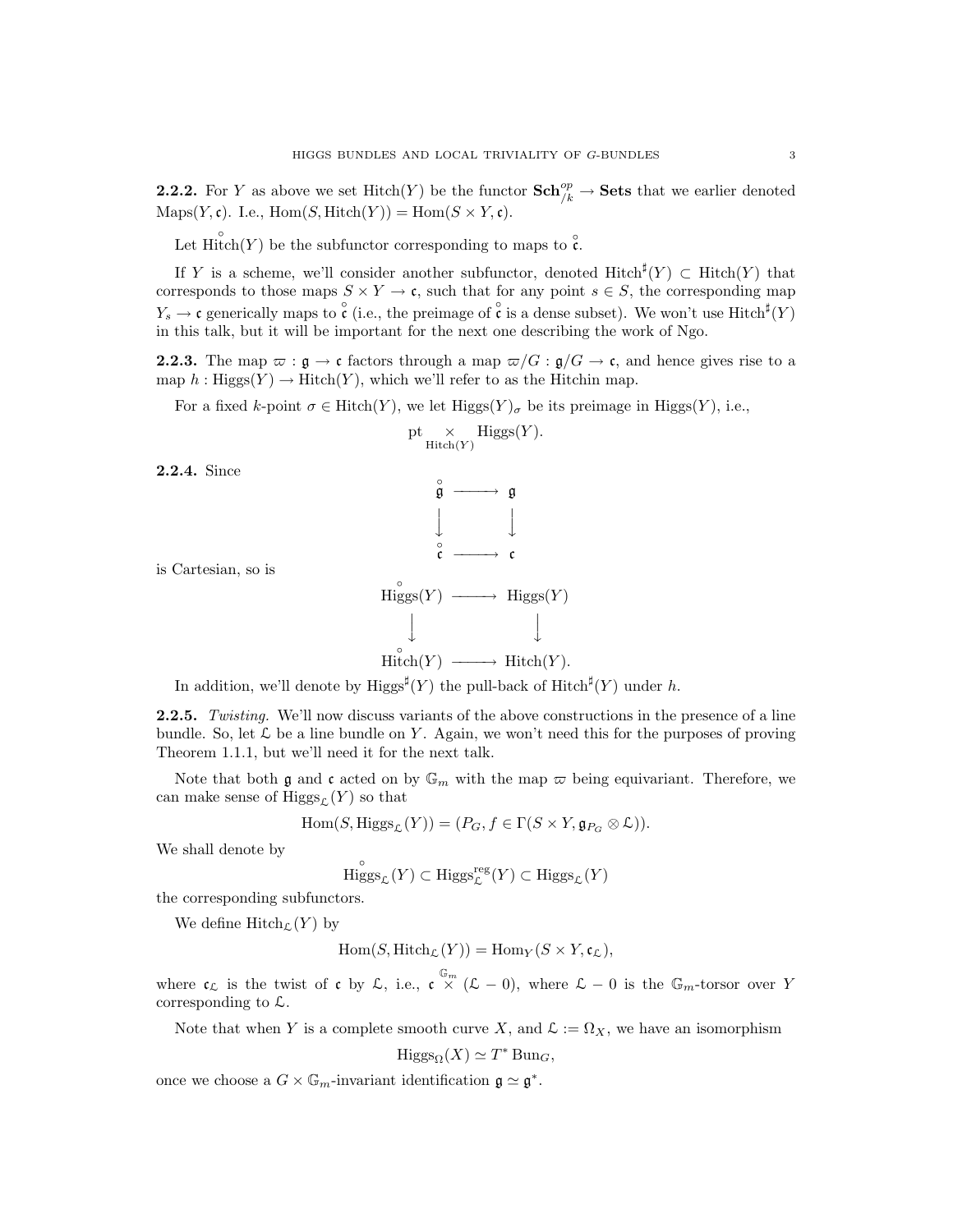As above, we have a map  $h_{\mathcal{L}} : Higgs_{\mathcal{L}}(Y) \to Hitch_{\mathcal{L}}(Y)$ . For Y being a complete smooth curve X and  $\mathcal{L} := \Omega_X$ , the map  $h_{\mathcal{L}}$  is the Hitchin map discussed in the previous talks.

2.3. Let us explain what is the relevance of Higgs bundles to the proof of Theorem 1.1.1. The idea is that if for a given G-bundle  $P_G$  on Y we supplement it with a structure of regular Higgs bundle, i.e., Higgs field  $f \in \Gamma(Y, \mathfrak{g}_{P_G} \otimes \mathcal{L})$ , so that  $(P_G, f) \in Higgs^{\text{reg}}(Y)$ , this would allow to reduce  $P_G$  to a commutative group sub-scheme  $J_Y$  of  $G_Y := G \times Y$ . If moreover,  $(P_G, f)$  is regular semi-simple, then the group-scheme  $J<sub>Y</sub>$  is etale-locally isomorphic to a torus. This will allow to carry out the main step in the proof of Theorem 1.1.1, see Section 1.3.

In order to see how a structure of Higgs bundle on a given  $P_G$  allows to obtain such a reduction, we shall first consider the case of  $G = GL_n$ . However, of course, in this case Theorem 1.1.1 is evident, as it is just Hilbert's 90 (a.k.a. faithfully flat descent for vector bundles).

3. THE CASE OF  $G = GL_n$ 

**3.1.** For  $GL_n$ , we have  $\mathfrak{c} = (\mathbb{A}^1)^{(n)}$  the symmetric power of  $\mathbb{A}^1$ . Let  $\mathfrak{c}' \to \mathfrak{c}$  be the canonical *n*-sheeted cover <sup>2</sup> of **c**. I.e., if  $\mathfrak{c} \simeq \text{Spec}((k[a_1, ..., a_n])^{S_n})$ , then

$$
\mathfrak{c}' := \mathrm{Spec} \left( k[a_1, ..., a_n, b])^{S_n} / \prod_{i=1, ..., n} (b - a_i) \right).
$$

**3.1.1.** Let us fix a k-point  $\sigma \in \text{Hitch}(Y)$ , i.e., a map  $Y \to \mathfrak{c}$ . Set

$$
Y':=Y\times_{\mathfrak{c}}\mathfrak{c}'.
$$

We call Y' "the spectral cover" of Y corresponding to  $\sigma$ . Let p denote the map  $Y' \to Y$ .

By the definition of  $c'$ , we have:

**Proposition 3.1.2.** For a scheme S the groupoid Hom(S, Higgs<sup>reg</sup> $(Y)_{\sigma}$ ) is equivalent to that of line bundles on  $S \times Y'$ .

Exercise 3.1.3. Deduce this proposition from the Cayley-Hamilton theorem.

**3.1.4.** To explain the terminology "spectral cover" assume that  $\sigma \in \text{Hitch}(Y)$ ; in this case  $Y'_{\sigma}$ is etale over  $Y$ .

Let  $(M, f : M \to M)$  be a point in Higgs $(Y)_{\sigma}$ . Let y be a k-point of Y.

**Exercise 3.1.5.** Deduce from Prop 3.1.2 that the set  $p^{-1}(y)$  identifies with the set of eigenvalues of  $f_y: M_y \to M_y$ .

**3.2.** Note that we can rephrase the above exercise as follows: if for a fixed  $M$  we have chosen an  $f: M \to M$  corresponding to a  $\sigma \in \text{Hitch}(Y)$ , then for each  $y \in Y$ , we can canonically decompose the fiber  $M_y$  into a direct sum of 1-dimensional subspaces (the eigenspaces of  $f_y$ ). However, this decomposition is *unordered*. In particular, we cannot do it globally over  $M$ : we don't know which line bundle is the first and which is the second, and so on.

For a vector bundle M, to decompose it as a direct sum of line bundles  $M \simeq M_1 \oplus ... \oplus M_n$ means to reduce its structure group from  $GL_n$  to its Cartan subgroup  $\mathbb{G}_m \times ... \times \mathbb{G}_m$ .

However, what does our ability to decompose every fiber of M into an unordered sum of lines mean?

 ${}^{2}$ By a cover here we mean a finite flat (but necessarily etale) map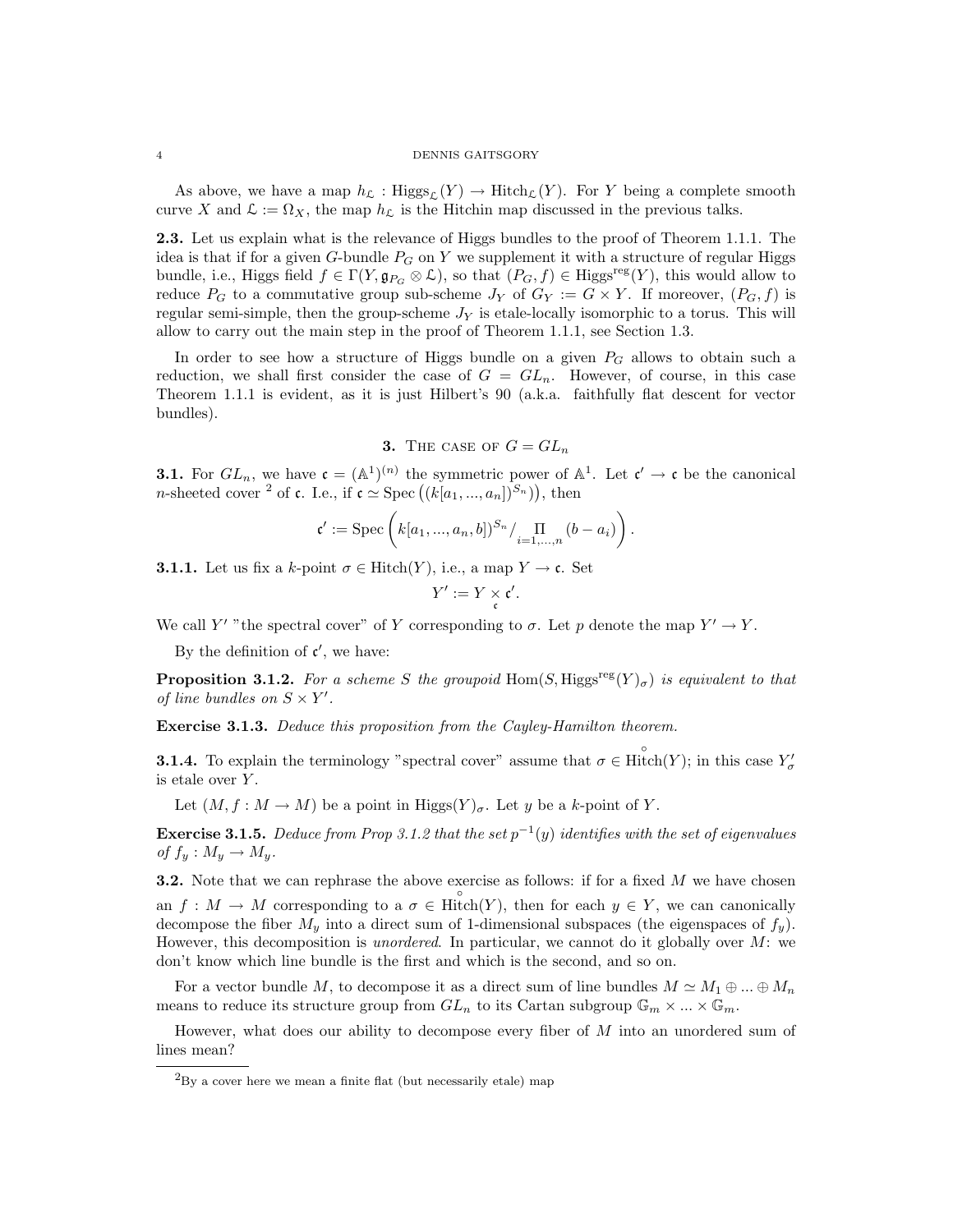**3.2.1.** We claim that the data of an etale spectral cover  $Y' \to Y$  defines a group subscheme  $J_Y \subset (GL_n)_Y = GL_n \times Y$ , such that etale-locally  $J_Y$  is isomorphic to the Cartan group  $T_Y$ . And we claim that  $M \in Higgs(Y)_{\sigma}$  admits a canonical reduction to this group subscheme.

**3.2.2.** Namely, by Prop 3.1.2, the structure sheaf  $\mathcal{O}_{Y'}$  gives rise to a k-point of Higgs $(Y)_{\sigma}$ , which we shall denote by  $(M^0_\sigma, f^0_\sigma)$ . Note also that by construction  $M^0_\sigma$  is the trivial vector bundle  $M^0$ .

We define  $J_Y$  as follows: for a scheme  $Y_1$  over  $Y$ ,

$$
\operatorname{Hom}_Y(Y_1, J_Y) := \operatorname{Aut}((M^0, f^0_{\sigma})_{Y_1}) \subset \operatorname{Aut}(M^0)_{Y_1}.
$$

Now, for  $(M, f) \in \text{Hom}(S, Higgs(Y)_{\sigma})$ , the desired reduction to  $J_Y$  is given by:

$$
\text{Isom}_{S\times Y}\left((M^0, f^0_{\sigma}), (M, f)\right) \subset \text{Isom}_{S\times Y}\left(M^0, M\right).
$$

**3.2.3.** Let us now describe the sheaf of groups  $J<sub>Y</sub>$  more explicitly.

Note that by construction, for  $Y_1 \to Y$ , the group  $\text{Hom}(Y_1, J_Y)$  identifies with the group of invertible elements in the ring  $\Gamma(Y_1 \underset{Y}{\times} Y', 0)$ . Thus, we can write

$$
J_Y \simeq \operatorname{Res}_Y^{Y'}(\mathbb{G}_m),
$$

where  $\operatorname{Res}_{Y}^{Y'}$  $Y<sub>Y</sub>$  is Weil's restriction of scalars functor (by the definition of the latter).

However, this description of  $J<sub>Y</sub>$  is specific for  $GL<sub>n</sub>$ . For a general G it will have a different flavor, which for  $GL_n$  plays out as follows:

**3.2.4.** Let  $\tilde{\mathfrak{c}} := (\mathbb{A}^1)^n = \mathbb{A}^n$ , which is an n!-sheeted ramified cover of  $\mathfrak{c} \simeq (\mathbb{A}^1)^{(n)}$ . In fact, we have that  $\mathfrak{c}'$  is the GIT quotient  $\tilde{\mathfrak{c}}/S_{n-1}$ , where  $S_{n-1} \subset S_n$ .

In the above situation, set

$$
\tilde{Y}:=Y\times\mathfrak{\tilde{c}}.
$$

We have a natural  $S_n$ -action on  $\tilde{Y}$ , which make it an  $S_n$ -etale cover of Y if  $\sigma \in \text{Hitch}(Y)$ .

**Exercise 3.2.5.** Show that  $\tilde{Y} \times Y$  identifies as a group-scheme with  $(\mathbb{G}_m^{\times n})_{\tilde{Y}}$ .

3.3. Now the question is, how should we generalize the above discussion so that it makes sense for any group  $G$ ?

3.3.1. Our basic ingredients would be as follows:

For any Y and any  $\sigma: Y \to \mathfrak{c}$  we'll want to find a "model" element  $(P_G^0, f_\sigma^0) \in Higgs^{\text{reg}}(Y)_{\sigma}$ , with  $P_G^0$  being as usual the trivial G-bundle, i.e.,  $f_{\sigma}^0 \in \text{Hom}(Y, \mathfrak{g}^{\text{reg}})$ .

If we require that the assignment  $\sigma \mapsto f_{\sigma}^0$  behave functorially in Y, the above amounts to a map between schemes

$$
v:\mathfrak{c}\to \mathfrak{g}^{\rm reg},
$$

which is a section of  $\varpi : \mathfrak{g}^{\text{reg}} \to \mathfrak{c}$ .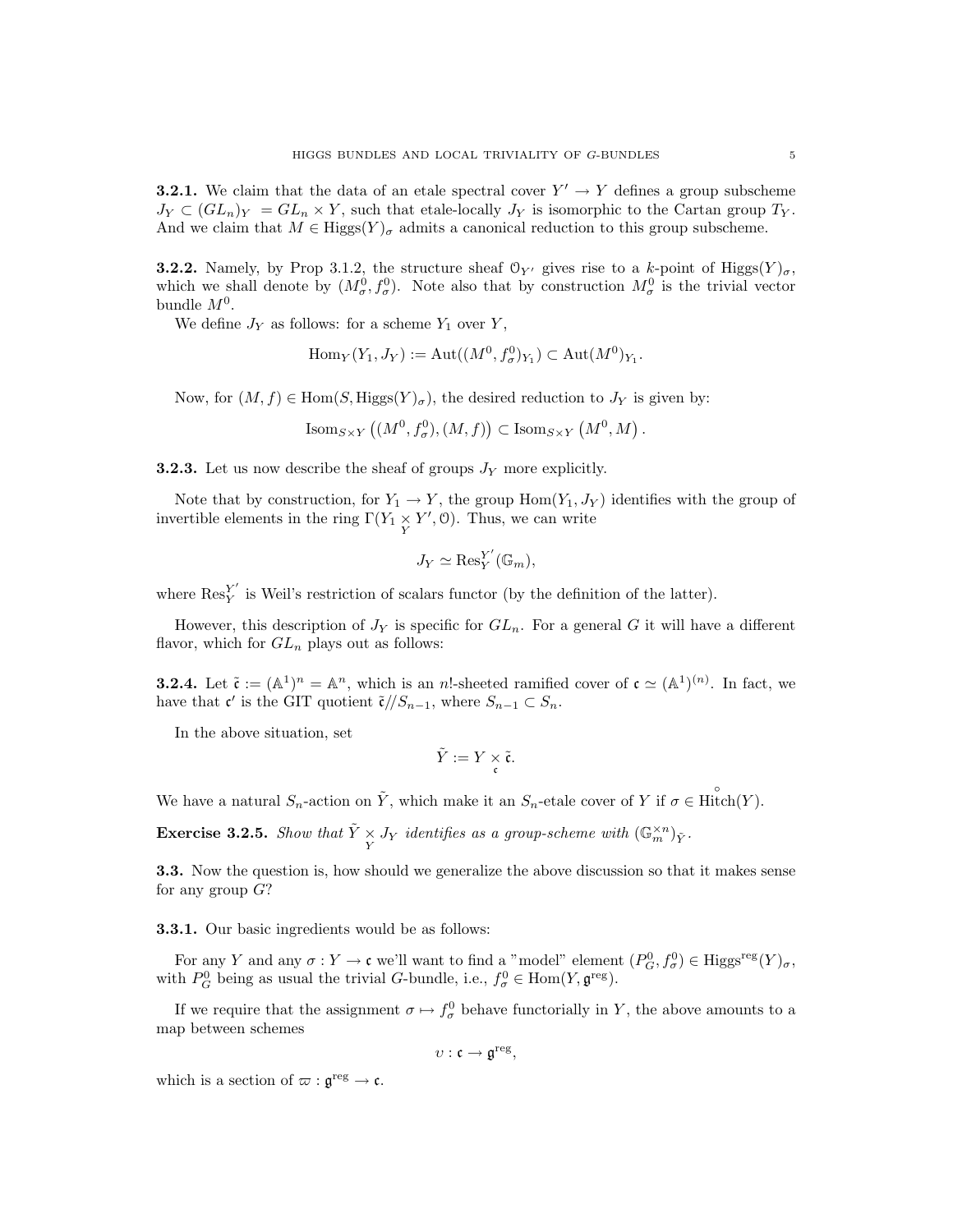**3.3.2.** Now, given  $\sigma: Y \to \mathfrak{c}$ , what would the group subscheme  $J_Y \subset G_Y$  be? This is just as in the  $GL_n$ -case: for  $Y_1 \to Y$ 

$$
Hom_Y(Y_1, J_Y) := Aut((P^0_G, f^0_{\sigma})_{Y_1}) \subset Aut((P^0_G)_{Y_1}) = Hom_Y(Y_1, G_Y).
$$

We'll see that when  $\sigma$  maps to  $\hat{\mathfrak{c}}$ , such  $J_Y$  is indeed a non-split torus, i.e., it will become isomorphic to the constant group scheme corresponding to the Cartan  $T$  after an etale base change.

Finally, for any Higgs bundle  $(P_G, f) \in \text{Hom}(S, Higgs^{\text{reg}}(Y)_{\sigma})$ , we consider

Isom<sub>S×Y</sub>  $((P_G^0, f_\sigma^0), (P_G, f)) \subset \text{Isom}_{S \times Y} (P_G^0, P_G)$ ,

which is a torsor with respect to  $J_Y$ , by construction. This provides the required reduction of  $P_G$  as a G-bundle to  $J_Y$ .

**3.3.3.** This is the untwisted story (i.e., when there is no line bundle  $\mathcal{L}$  present), and it will be sufficient for the purposes of this talk (i.e., proving Theorem 1.1.1). However, for Ngo's work [Ngo], we'll need to discuss also the twisted version.

Harking back at the definitions, this would mean that we'll need to choose  $v$  so that it is  $\mathbb{G}_m$ -equivariant. However, it is easy to see that this is impossible.

However, we can ask for less: we can ask for an existence of a section

$$
s_{\mathcal{L}}: \mathrm{Hitch}_{\mathcal{L}}(Y) \to \mathrm{Higgs}_{\mathcal{L}}^{\mathrm{reg}}(Y),
$$

of the map  $h_{\mathcal{L}}$ , and which behaves functorially in  $(Y, \mathcal{L})$ . In other words, for  $\sigma \in \text{Hitch}_{\mathcal{L}}(Y)$ we'll want to construct a distinguished pair  $(P_{G,\sigma}, f_{\sigma}^0)$ , but without insisting that  $P_{G,\sigma}$  be the trivial G-bundle.

Such a datum would be equivalent to constructing a map of stacks

$$
\mathfrak{c} \to \mathfrak{g}^{\rm reg}/G,
$$

which is an inverse to  $\varpi/G : \mathfrak{g}^{\text{reg}}/G \to \mathfrak{c}$ , and which is equipped with an equivariant structure with respect to  $\mathbb{G}_m$ , acting on both sides. However, even this is not always possible for all groups G (although it is possible for, say,  $GL_n$ ). Instead, we'll have a map

$$
(\upsilon/{\mathbb G}_m)' : (\mathfrak{c}/{\mathbb G}_m) \underset{\text{pt }\slash {\mathbb G}_m}{\times} \text{pt }/{\mathbb G}_m \to \mathfrak{g}^{\text{reg}}/(G\times {\mathbb G}_m),
$$

where pt  $/\mathbb{G}_m \to$  pt  $/\mathbb{G}_m$  is the map corresponding to  $\mathbb{G}_m \stackrel{x \mapsto x^2}{\longrightarrow} \mathbb{G}_m$ . In other words, we'll be able to construct a section  $s_{\mathcal{L}}$  as long as we choose a square root of  $\mathcal{L}$  on Y, i.e., a line bundle  $\mathcal{L}'$ , such that  $\mathcal{L}'^{\otimes 2} \simeq \mathcal{L}$ .

### 4. The Kostant section

**4.1.** In this section we'll construct the sought-for section  $v : \mathfrak{c} \to \mathfrak{g}^{\text{reg}}$ .

4.1.1. Let  $\phi : SL_2 \to G$  be a map, such that  $\phi(e)$  is a regular nilpotent element (and, hence,  $\phi(f)$  is also regular nilpotent). Here  $(e, h, f)$  is the standard basis for the Lie algebra  $\mathfrak{sl}_2$ . Let  $\mathfrak{b}^+$ (resp., b <sup>−</sup>) be the Borel Lie subalgebra corresponding to positive (resp., negative) eigenvalues of h.

Consider the affine subspace  $(\phi(f) + \mathfrak{b}^+) \subset \mathfrak{g}$ . It is clearly preserved by the adjoint action of  $N^+$  on  $\mathfrak{a}$ .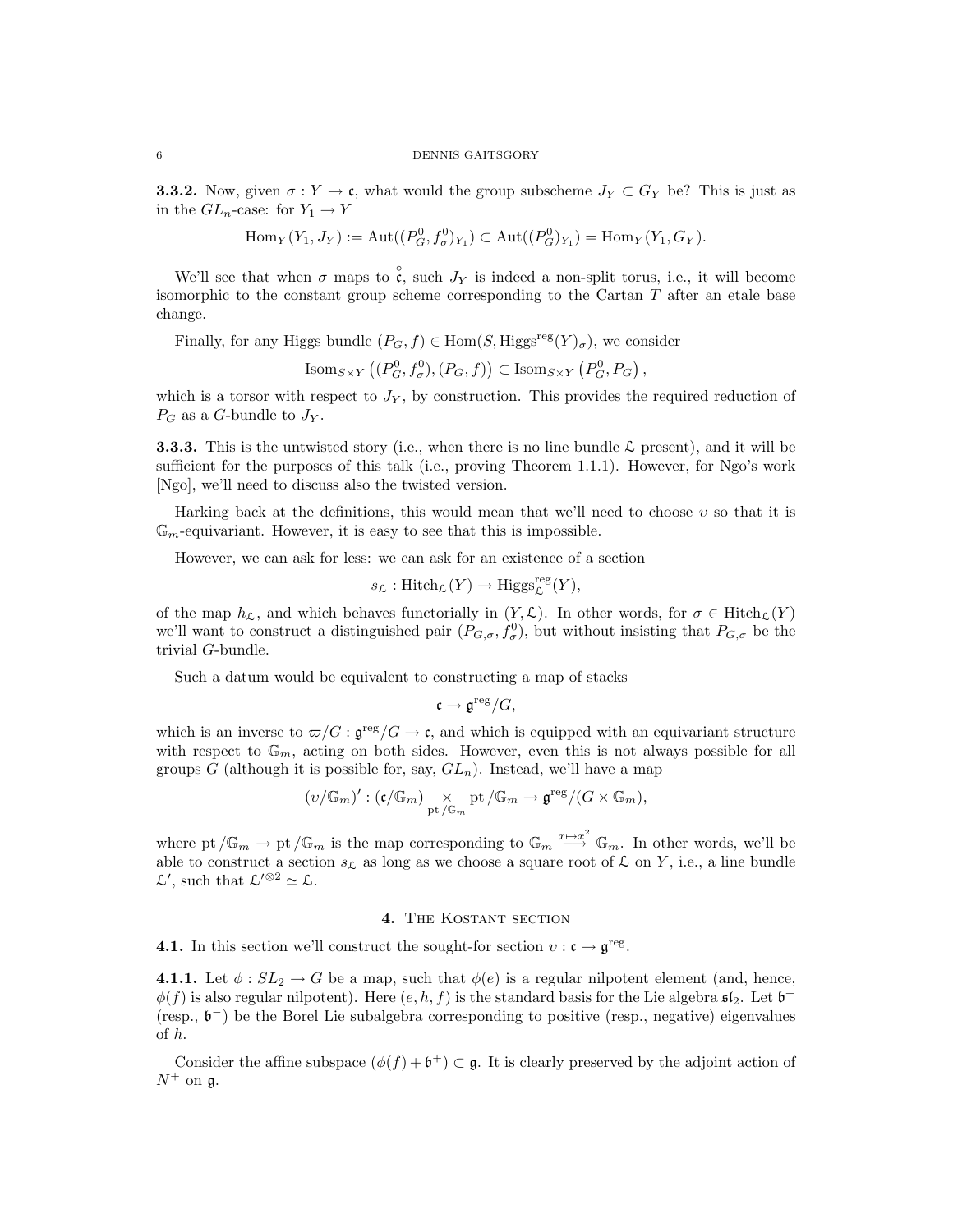Lemma 4.1.2. (Kostant)

(1) The subvariety  $\phi(f) + \mathfrak{b}^+$  is contained in  $\mathfrak{g}^{\text{reg}}$ .

(2) The restriction of the map  $\varpi$  to  $\phi(f) + \mathfrak{b}^+$  makes

 $(\phi(f) + \mathfrak{b}^+) \rightarrow \mathfrak{c}$ 

into an N<sup>+</sup>-torsor. (I.e., the map  $(\phi(f) + b^+)/N^+ \rightarrow \mathfrak{c}$  is an isomorphism of stacks, in particular, the LHS is a scheme.)

Proof. Exercise. □

**4.1.3.** Let now **a** be the affine subspace of  $\phi(f) + \mathfrak{b}^+$  equal to  $\phi(f) + \ker(\mathrm{ad}_{\phi(e)})$ .

**Proposition 4.1.4.** (Kostant) The restriction of  $\varpi$  to a is an isomorphism.

Proof. Exercise. □

Thus,

$$
\mathfrak{c} \to \mathfrak{a} \hookrightarrow (\phi(f) + \mathfrak{b}^+) \hookrightarrow \mathfrak{g}^{\text{reg}}
$$

provides a section of the torsor  $(\phi(f) + \mathfrak{b}^+) \to \mathfrak{c}$ , and also the desired map v. It's called the Kostant section.

4.1.5. Here is a surprise, however:

**Exercise 4.1.6.** Identify explicitly the Kostant section  $c \rightarrow \mathfrak{g}^{\text{reg}}$  in the case  $G = GL_n$ , and convince yourself that it's actually different from the one used in Section 3.2.1.

So, for an arbitrary  $G$ , our "canonical" representative of a Higgs bundle for a given point of  $Hitch(Y)$  is such that when specialized to  $G = GL_n$ , it's different from the one we used before. But this is OK: for what we are about to do, it doesn't matter what choice of a map  $v$  we use.

Remark. It is shown in [Ngo] that any two choices of v are conjugate by means of a map  $\mathfrak{c} \to G$ , which implies that whatever constructions we perform, all choices of  $v$  are equivalent.

4.2. For the purposes of the next talk, let us discuss the equivariant properties of the map  $v$ with respect to  $\mathbb{G}_m$ , and, in particular, comment on the construction of the map  $(v/\mathbb{G}_m)'$ , see Section 3.3.3.

4.2.1. Consider the standard torus  $\mathbb{G}_m \subset SL_2$ . The following results from the definitions:

# Lemma 4.2.2.

(1) The action of  $\mathbb{G}_m$  on  $\mathfrak g$  given by  $(\lambda, x) \mapsto \lambda^2 \cdot \mathrm{Ad}_{\phi(\lambda)}(x)$  preserves the subscheme  $\mathfrak a$ .

(2) The map  $\varpi|_{\mathfrak{a}}$  is equivariant with respect to the action of  $\mathbb{G}_m$  on  $\mathfrak{a}$  given by point (1) above, and the square of the natural action of  $\mathbb{G}_m$  on  $\mathfrak{c}$ .

# Exercise 4.2.3.

(1) Show that the above lemma implies that the composition

$$
\mathfrak{c} \stackrel{\upsilon}{\rightarrow} \mathfrak{g}^{\mathrm{reg}} \rightarrow \mathfrak{g}^{\mathrm{reg}}/G
$$

is naturally equivariant with respect to the action of  $\mathbb{G}_m$  on both sides, equal to the square of the natural action.

(2) Deduce from point (1) the existence of a map

$$
(v/\mathbb{G}_m)' : (\mathfrak{c}/\mathbb{G}_m) \underset{\mathrm{pt}}{\times} \underset{/ \mathbb{G}_m}{\times} \mathrm{pt}/\mathbb{G}_m \rightarrow \mathfrak{g}^{\mathrm{reg}}/(G \times \mathbb{G}_m),
$$

where pt  $/\mathbb{G}_m \to \text{pt }/\mathbb{G}_m$  is the squaring map.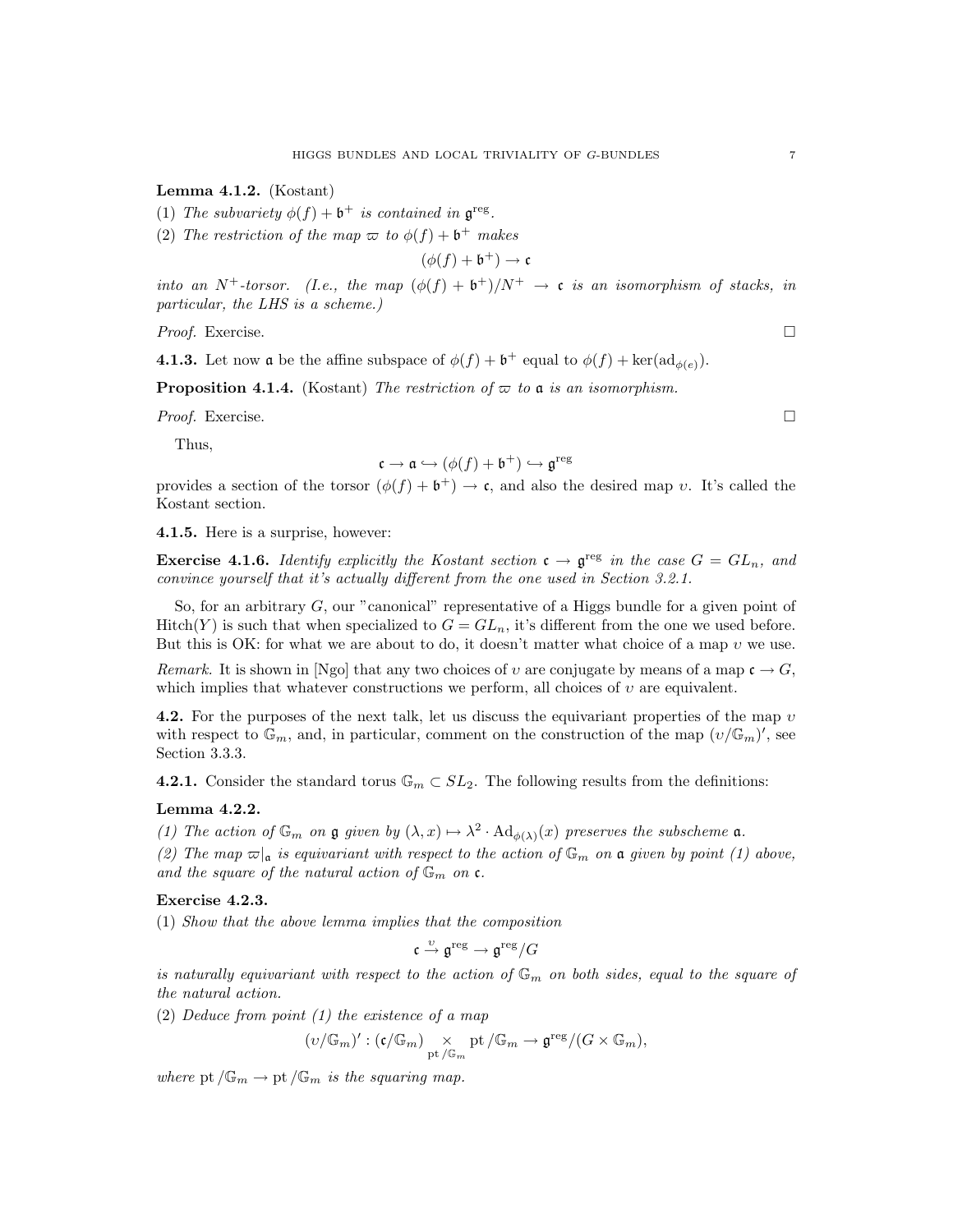### 5. Regular centralizers and reduction

**5.1.** Thus, to complete our program, it remains to show that for Y and a map  $\sigma: Y \to \overset{\circ}{\mathfrak{c}}$ , the composed map

$$
f^0_\sigma:Y\stackrel{\sigma}{\rightarrow}\overset{\circ}{\mathfrak{c}}\stackrel{\upsilon}{\rightarrow}\overset{\circ}{\mathfrak{g}}
$$

is such that the functor on the category of schemes over Y

$$
(Y_1 \to Y) \mapsto \{ g \in \text{Hom}_Y(Y_1, G) \mid \text{Ad}_g(f^0_{\sigma}|_{Y_1}) = f^0_{\sigma}|_{Y_1} \}
$$

is representable by a group-sceme  $J_Y$ , which is etale-locally isomorphic to the Cartan group  $T$ .

We shall accomplish this in a slightly greater generality, as it will be necessary also for the next talk.

**5.2.** Let  $Z_{\mathfrak{g}}$  be the group sub-scheme of  $G_{\mathfrak{g}} = G \times \mathfrak{g}$  of centarlizers. I.e.,

$$
Hom(S, Z_{\mathfrak{g}}) = \{x : S \to \mathfrak{g}, g : S \to G \mid \mathrm{Ad}_g(x) = x\}.
$$

Let  $Z_{\mathfrak{g}^{\text{reg}}}$  (resp.,  $Z_{\mathfrak{g}}$ ) be the restriction of  $Z_{\mathfrak{g}}$  to the open subset  $\mathfrak{g}^{\text{reg}}$  (resp.,  $\hat{\mathfrak{g}}$ ).

**Lemma 5.2.1.** The group-scheme  $Z_{\mathfrak{g}^{\text{reg}}}$  is commutative, and smooth over  $\mathfrak{g}^{\text{reg}}$ .

Proof. Exercise. □

**Proposition 5.2.2.** (B.C. Ngo) There exists a smooth group-scheme  $J_c$  over c endowed with an isomorphism  $J_c \times \mathfrak{g}^{\text{reg}} \simeq Z_{\mathfrak{g}^{\text{reg}}}$ , as group-schemes over  $\mathfrak{g}^{\text{reg}}$ , which is equivariant with respect to G acting on  $\mathfrak{g}^{\text{reg}}$  by conjugation.

Proof. Exercise. □

**5.2.3.** Thus, for any Y and  $\sigma: Y \to \mathfrak{c}$  and  $f_{\sigma}^0$  defined as above, we obtain that the functor

$$
(Y_1 \to Y) \mapsto \{ g \in \text{Hom}(Y_1, G) \mid \text{Ad}_g((f^0_{\sigma})|_{Y_1}) = f^0_{\sigma}|_{Y_1} \}
$$

is representable by  $J_Y := J_{\mathfrak{c}} \times Y$ .

Thus, in order to show that whenever  $\sigma$  lands in  $\hat{c}$ , the group-scheme  $J_Y$  is etale locally isomorphic to T, it is enough to show the corresponding fact for  $J_{\mathfrak{c}}$ .

5.3. Identification of  $J_c$ –the regular semi-simple case. Let t be the Lie algebra of the Cartan subgroup  $T$ , and recall that we have a canonical map

 $t \rightarrow c$ ,

which is an etale cover  $\hat{\mathfrak{c}}$  with structure group W-the Weyl group of G. Let  $\hat{\mathfrak{t}}$  denote the preimage of  $\hat{\mathfrak{c}}$ , i.e., the complement to the root hyperplanes in t.

Lemma 5.3.1.

\n- (1) 
$$
J_{\rho} \times \hat{\mathfrak{t}} \simeq T_{\rho}
$$
.
\n- (2) The *W*-equivariant structure on  $J_{\rho} \times \hat{\mathfrak{t}}$  corresponds to the canonical *W*-action on *T*.
\n

*Proof.* This follows from the definition of  $J_c$ : the left-hand side is  $Z_g|_{\mathfrak{k}^{\circ}}$ , and we know that the centralizer of a regular element of a given Cartan subalgebra t is the corresponding Cartan subgroup T.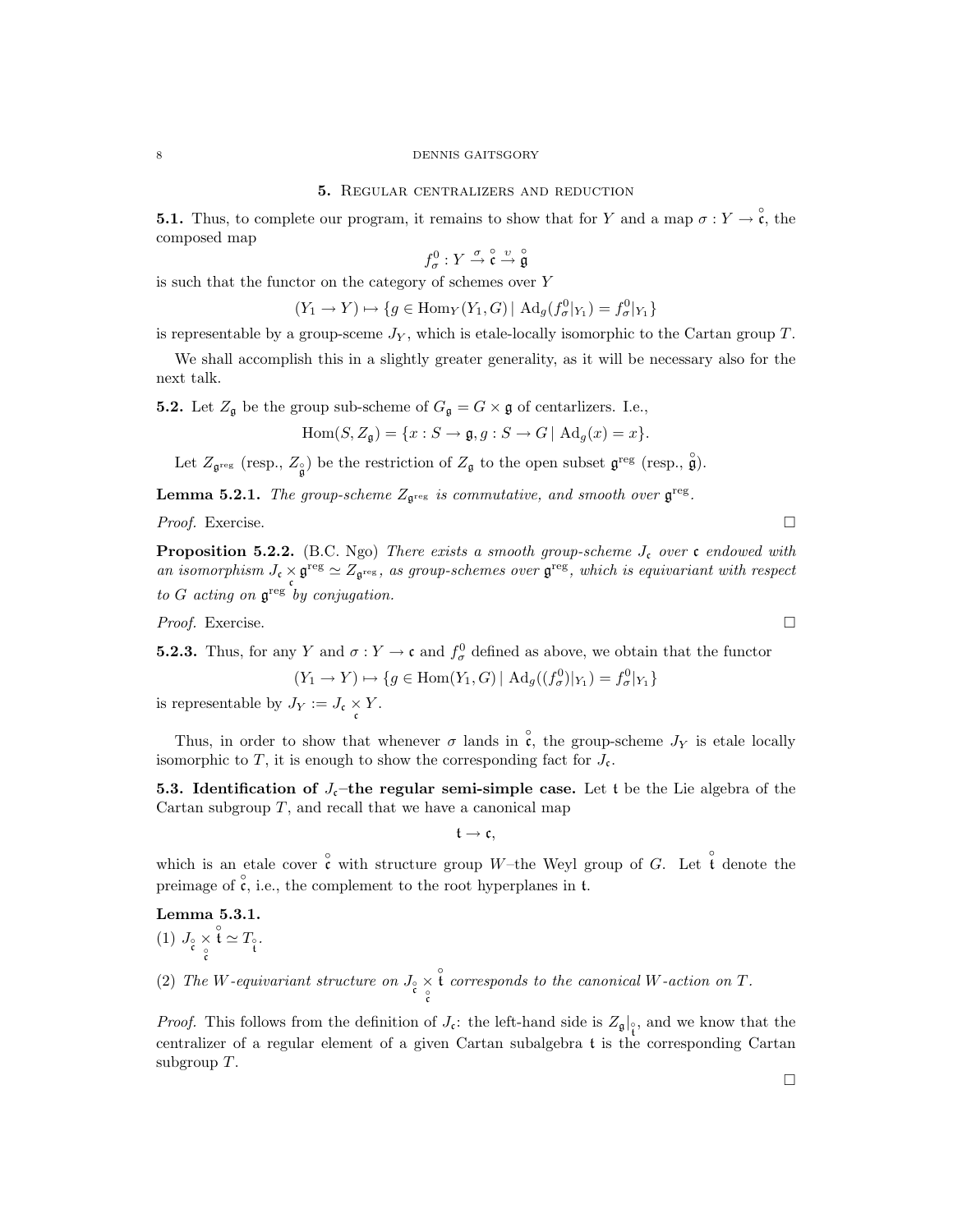**5.3.2.** For a map  $\sigma: Y \to \overset{\circ}{\mathfrak{c}}$  let  $\tilde{Y}$  denote

$$
\tilde{Y}:=\overset{\circ}{\mathfrak{t}}\underset{\overset{\circ}{\mathfrak{c}}} \times Y.
$$

This is an etale  $W$ -cover of  $Y$ .

By Lemma 5.3.1 above, we obtain that the pull-back of  $J_Y$  to  $\tilde{Y}$  indeed identifies with  $T_{\tilde{Y}}$ , with the W-equivariant structure given by the the canonical W-action on  $T$ .

This recovers the picture for  $J_Y$  that we had for  $GL_n$  in Section 3.2.4.

**5.4. Identification of**  $J_c$ **–the general case.** For the next talk, let us say a few words how the group-scheme  $J_c$  looks like over the entire c, i.e., outside the open subset  $\hat{c}$ .

**5.4.1.** Consider the following group-scheme over  $\mathfrak{c}$ :

$$
J'_{\mathfrak{c}} := \left( \mathrm{Res}_{\mathfrak{c}}^{\mathfrak{t}}(T_{\mathfrak{t}}) \right)^W,
$$

i.e., for  $S \to \mathfrak{c}$ ,

$$
\operatorname{Hom}_{\mathfrak{c}}(S, J'_{\mathfrak{c}}) = \{ \phi \in \operatorname{Hom}_{\mathfrak{c}}(S \times_{\mathfrak{c}} \mathfrak{t}, T) \mid \phi \text{ is } W-\text{equivariant} \}.
$$

Note that by Lemma 5.3.1, we have an isomorphism:

$$
J_{\stackrel{\circ}{\mathfrak{c}}}\simeq J'_{\stackrel{\circ}{\mathfrak{c}}}:=J'_{\mathfrak{c}}|_{\stackrel{\circ}{\mathfrak{c}}}.
$$

**Proposition 5.4.2.** ([DonGa], Theorem 11.6) The above isomorphism over  $\hat{c}$  extends to a homomorphism of group-schemes over c:

$$
J_{\mathfrak{c}}\to J'_{\mathfrak{c}}.
$$

Moreover, the latter map is an open embedding.

This proposition implies that the difference between  $J'_{\mathfrak{c}}$  and  $J_{\mathfrak{c}}$  is given by a finite sheaf of groups in the etale topology, which vanishes over  $\hat{\mathfrak{c}}$ .

Remark. In fact, using Sect. 6 of [DonGa] a complete description of  $J_c$  can be given as a subfunctor of  $J'_{\mathfrak{c}}$ 

**5.4.3.** For an arbitrary Y and a map  $\sigma: Y \to \mathfrak{c}$  we let

$$
\tilde{Y} := \mathfrak{t} \underset{\mathfrak{c}}{\times} Y.
$$

We call  $\tilde{Y}$  "the cameral cover" corresponding to  $\sigma$ . We let  $J'_{Y}$  be the pull-back of  $J'_{\sigma}$  by means of  $\sigma$ .

Note that for a scheme S, a  $J'_Y$ -torsor on  $S \times Y$  is the same as a W-equivariant T-torsor on  $S \times \tilde{Y}$ . Using [DonGa] one can give a complete description of  $J_Y$ -torsors on  $S \times Y$  in terms of W-equivariant T-torsors on  $S \times Y$ .

# 6. Summary and proof of Theorem 1.1.1

**6.1.** Let Y be a scheme and  $\sigma: Y \to \mathfrak{c}$  be a map. Let  $J_Y$  be the corresponding group-scheme over Y.

Let  $J_Y$ -Tors denote the functor  $\mathbf{Sch}^{op}_{/k} \to \mathbf{Groupoids}$  that assigns to a scheme  $S$  the (Picard) groupoid of  $J_Y$ -torsors on  $S \times Y$ .

Exercise 6.1.1. Deduce from the work we have done that the exists an isomorphism of functors  $Hitch(Y)_{\sigma}^{reg} \simeq J_Y\text{-Tors},$